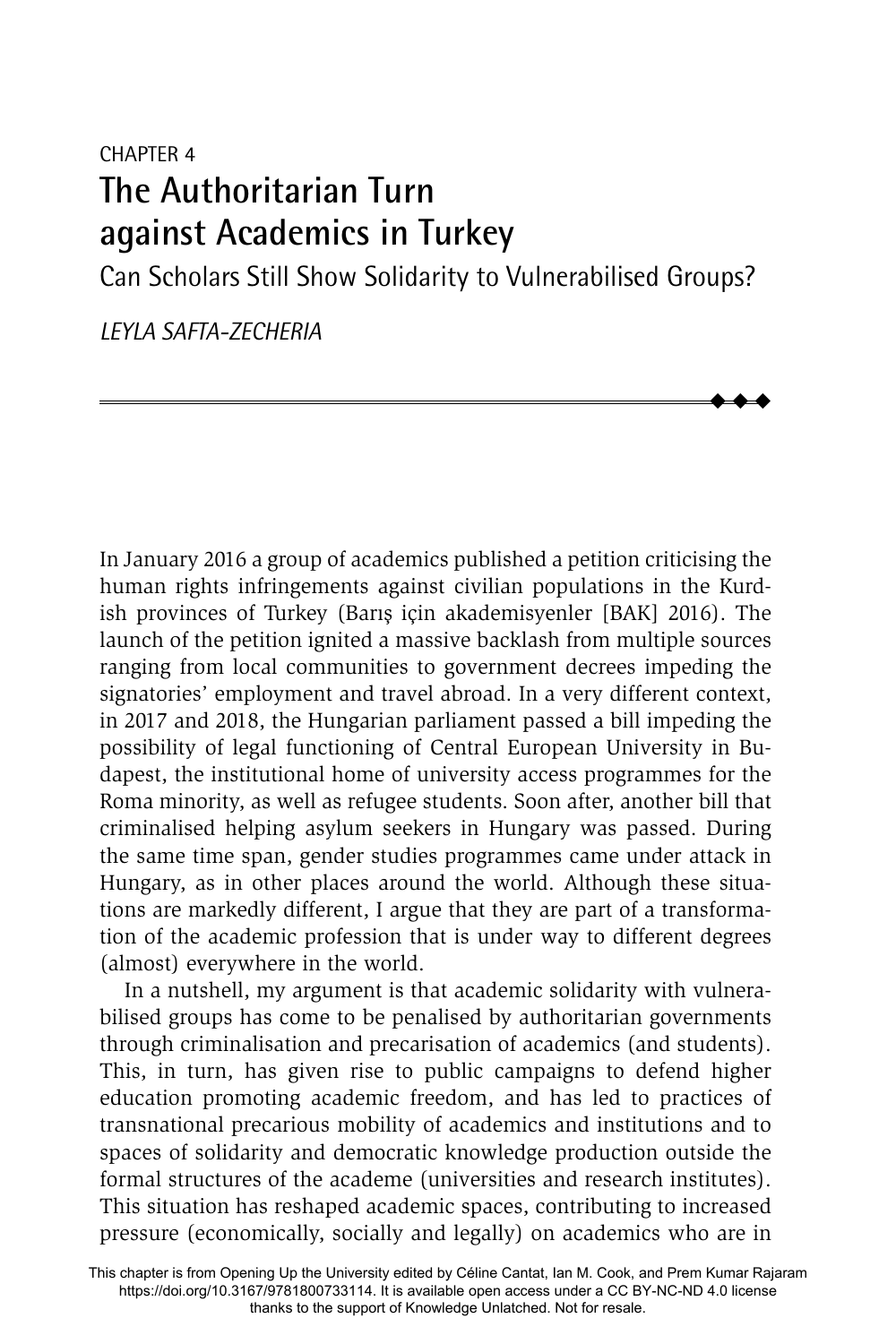solidarity with non-majoritarian, marginalised groups, and especially those academics who already were in precarious positions (such as early career, non-permanent researchers, etc.). In the context of institutions unable or unwilling to support those members who displayed solidarity, some of these practices are moved outside of the realm of the university. That is, solidarity practices and meaningful collective knowledge production have been forcibly pushed outside of universities and research institutes. In this, the present chapter relates to the theme of academic displacement explored in this section of the book in two ways. On the one hand, in the wake of the petition crisis in Turkey, academics who showed solidarity with vulnerabilised groups from a precarious position were displaced and pushed to the fringes of the hypermobile transnational academic labour market. This perspective helps to shed light on the intricacies of academic displacement as a phenomenon affecting not only students, but also faculty and researchers. On the other hand, and part of the same transformation, spaces for collectively meaningful knowledge production have also been displaced from within to outside of the formal structures of the academe.

In the upcoming chapter, I will first explore one such situation in more detail: the petition crisis in Turkey. Significant parallels exist to developments in other higher education settings worldwide, most notably in Hungary, but I will only reference these in passing to allow for a more focused account. I will embed my analysis in the transnational, as well as local dynamics set in motion by the 2016/17 turn towards authoritarian pressures on academics. Finally, I will relate the recent developments to theoretical debates about the limits of academic freedom and collective, meaningful knowledge production.

### **The Petition Crisis in Turkey and Its Transnational Ramifications**

On 11 January 2016, a group of academics published a petition entitled 'Bu Suça Ortak Olmayacağız/We Will Not Be a Party to This Crime!' (BAK 2016). This appeal is often referred to as the Peace Petition, criticising the human rights infringements in the Kurdish provinces of Turkey. These infringements had come about after consecutive states of emergencies were decreed in these provinces, as well as violent clashes leading to the deaths of over three hundred civilians and the displacement of 355,000 citizens of the Turkish Republic (Odman 2018). The petition sought to intervene in this process and was initially signed online by more than one thousand people. This was followed shortly by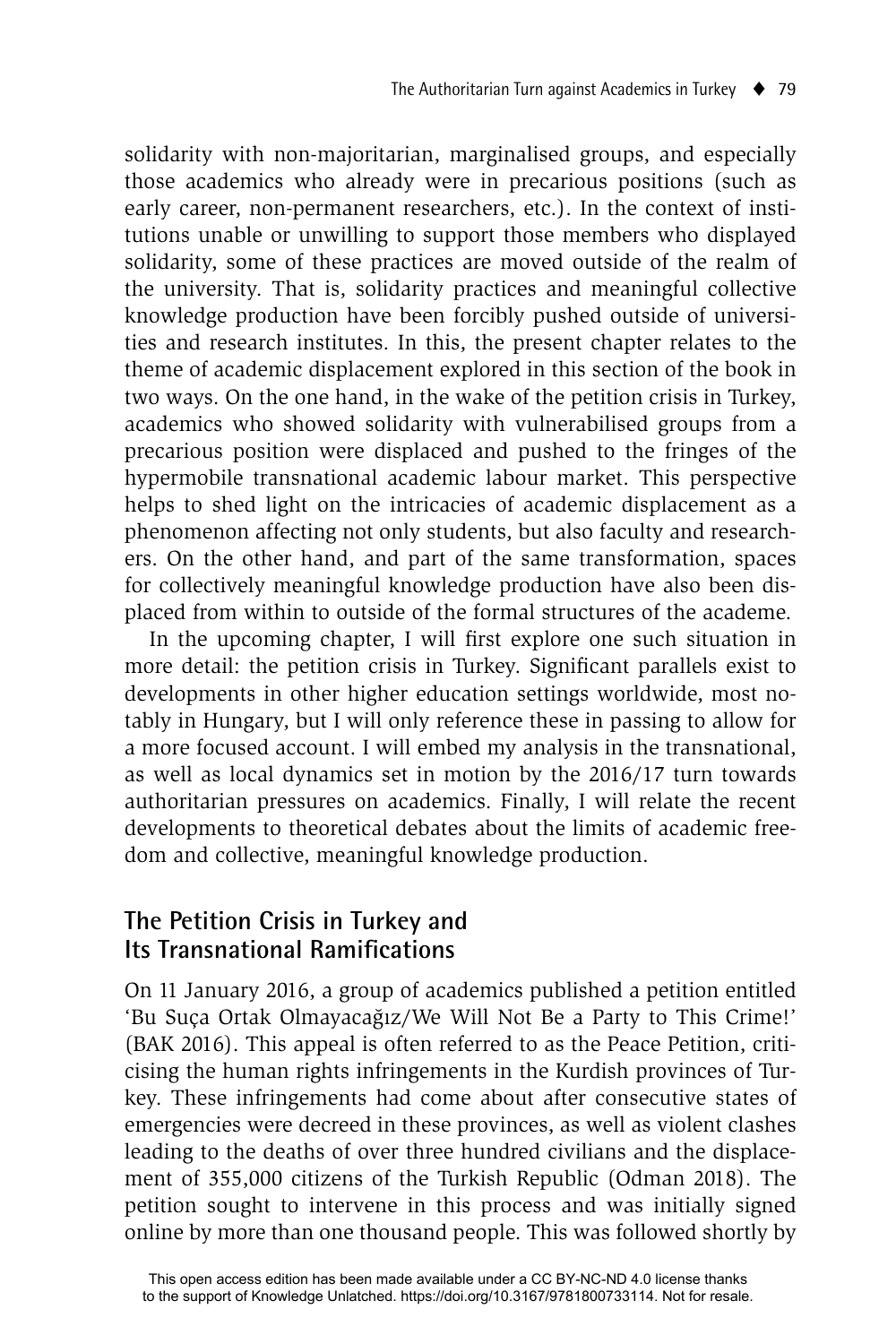the harassment and prosecution of the signatories, leading to an almost doubling of the number of signatories (Odman 2018).

Almost five hundred signatories lost their positions through firing, forced early retirement or refusal to extend contracts. In addition, disciplinary investigations were opened by universities against the signatories (see Odman 2018; BAK Solidarity Group 2019). Moreover, signatories were taken into preventive detention, and the academics who had read out the petition publicly were detained for forty-four days (Odman 2018) as exemplary punishment. On an everyday basis, local lynching campaigns were started against signatories (Ilengiz 2016), and signatories were prevented from entering their university workplaces; their pictures were printed in local newspapers or on social media pages, while some were named as alleged 'supporters of the PKK' (BAK Solidarity Group 2019) and confined to their houses or publicly humiliated (Odman 2018). After the failed *coup d'état* in July 2016, signatories were also dismissed by statutory decrees and their passports taken away, meaning that they could no longer leave the country (Odman 2018), *de facto* forcing them into immobility.

Since September 2017, the criminalisation process has also involved regular trips to the Istanbul Çağlayan Justice Palace for the first round of petition signatories (1128) as defendants in trials for terrorist propaganda<sup>1</sup> (Odman 2018). As of 2 September 2020,<sup>2</sup> ninety-one trials were still ongoing. The trials are considered to lead to the acquittal of all signatories (until 2 September 2020, 622 of the 822 trialled signatories had been acquitted), since with a near tie vote on 26 July 2019, the General Assembly of the Constitutional Court ruled that the petition fell within the limits of the freedom of expression and that thus the conviction for propagandising for a terrorist organisation on the basis of having signed the petition is a rights violation.3 While the ruling of the Constitutional Court offers a welcome resolution to the legal prosecution of the signatories, it does not indicate an end to the other forms of prosecution that the signatories faced, prompting BAK academics' demands to be reinstated.4

The individual negative consequences of the petition crisis were unevenly distributed along class and status lines, primarily affecting early career researchers (doctoral students from provincial universities migrating to more prominent universities in academically well-developed cities, academics based at universities in conservative rural areas, etc.), whereas signatories based at transnationally relevant high-status universities in metropolitan centres were spared disciplinary inquiries by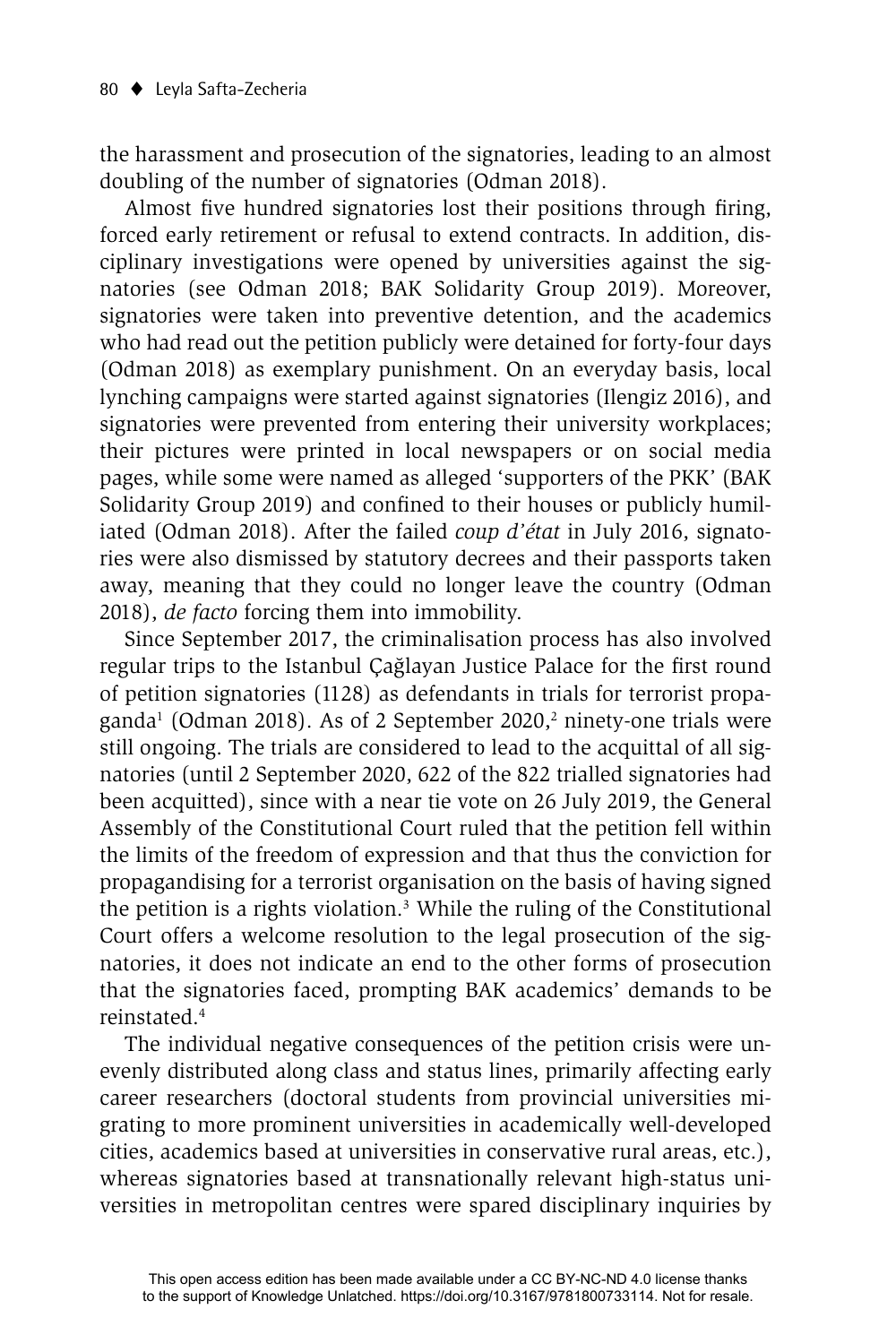the universities (Odman 2018). While lists of names attached to statutory decrees (after the attempted *coup d'état* in July 2016) were necessary to dismiss those academics who had secure public servant positions at public universities, non-permanent limited contract academics were the first victims of dismissals (Odman 2018).

As Elif Birced (Birced and Kocak 2019) convincingly argues, in the petition crisis the government became an agent in the precarisation of scholars. In this sense, the authoritarian backlash against academics that followed the signing of the 'Bu Suça Ortak Olmayacağız / We Will Not Be a Party to This Crime!' petition (BAK 2016) re-articulated the neoliberal precarisation of critical scholars who chose to make their solidarity with the victims of war visible. In this sense, the story of Mehmet Fatih Tras¸ (see Özkirimli 2017) provides biographical evidence. A recent PhD graduate, Tras¸ could not secure an academic position due to the professional marginalisation of signatories. After attempting to move to a number of different cities and universities in Turkey and abroad, he took his own life (Özkirimli 2017).

The opposition to the dismissals and prosecutions has mainly been organised around the demands for academic freedom and freedom of expression, which in the end yielded precious fruit through the Constitutional Court's ruling, reading the Peace Petition as an act within the boundaries of freedom of expression of academics. Yet, as Ilengiz (2016) convincingly argues, the discourse of freedom of expression and its transnational corollary of academic freedom also further shifted the boundaries of solidarity by limiting the boundaries of political inclusion, while at the same time re-articulating Orientalist visions of the West versus East and working to make the ongoing violence in the Kurdish regions less visible (Ilengiz 2016).

Such responses have been institutionalised in the forms of academic fellowship programmes, such as the Germany-based Academy in Exile.<sup>5</sup> This type of programme offers a welcome continuation of academic life for persecuted academics, outside of Turkish state borders, provided they can obtain a visa/passport. Yet they are necessarily selective, reinforcing neoliberal standards of performance, alongside a newly created category of vulnerability standards. Moreover, these programmes are, per definition, limited in time (generally up to two years; CARA in Britain also offers three-year fellowships), whereas the political reality of academic persecution in Turkey does not have a foreseeable end. These positions foreground the 'at risk' status of the scholars, placing them outside of the regular academic labour market of the host countries and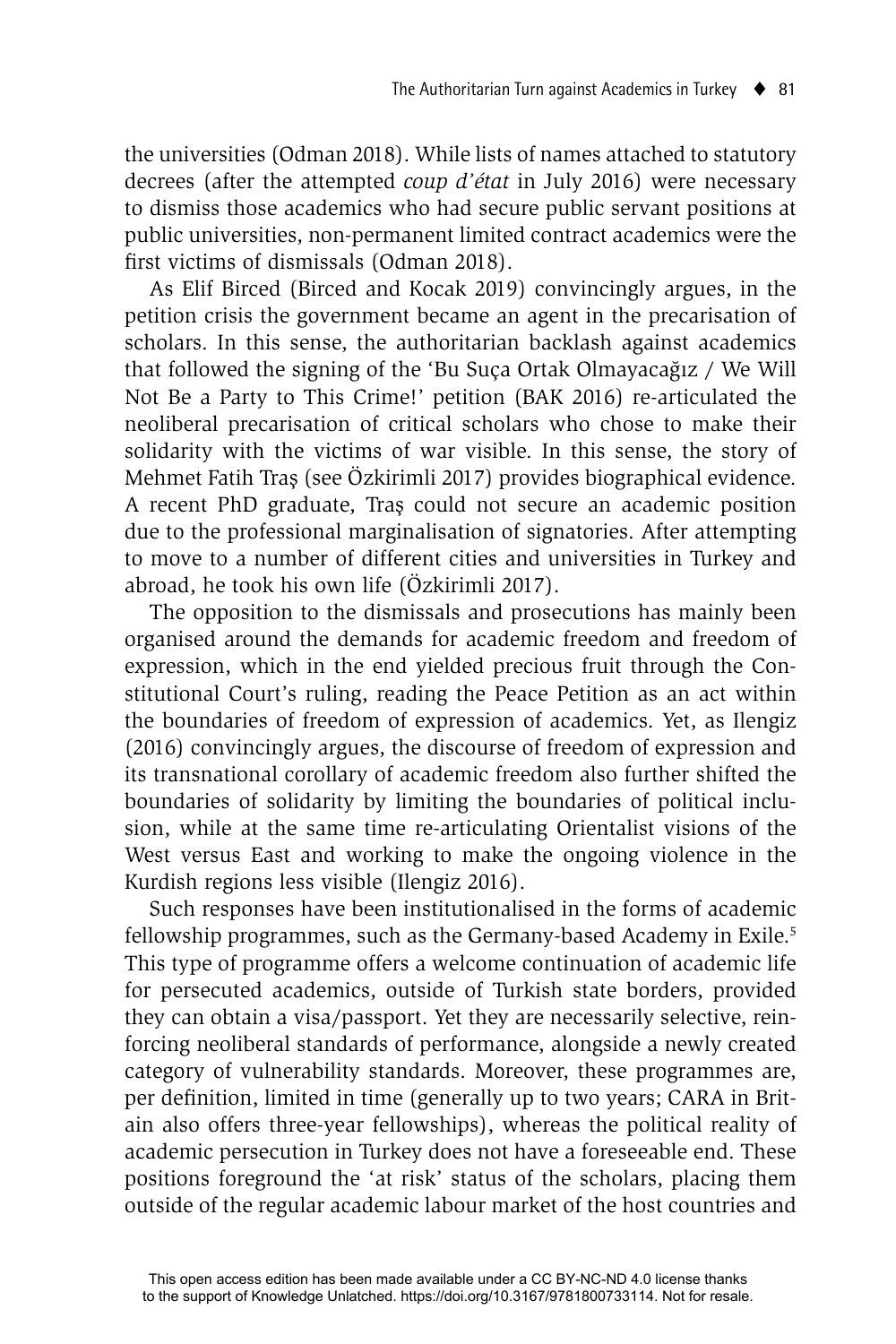obscuring their position on the margins of the global academic market (Vatansever 2020: 3f, 53f). Once faced with the end of fellowships, these transnational scholars will yet again be faced with a precarious position as immigrant, cheap, flexible labour in the international academic market (Tören and Kutun 2018), becoming part of the 'floating' academic reserve army detached from institutional environments, as well as having to move between countries (Vatansever 2020: 48f). Changing this situation would imply solidarity struggles for changing working conditions within academia worldwide (Tören and Kutun 2018). These struggles need to be built on transnational or global networks of solidarity that on the grounds of the precariousness of academics in exile cannot be initiated by them alone (see Vatansever 2020: 128–29).

This form of academic displacement is grounded in being forced into transnational mobility in the international academic job market. Precarious as it may be, academic displacement is also a form of privilege, since through the cancellation of their passports or the rejection of visa applications a series of BAK academics (including Mehmet Fatih Tras) were forced into immobility. At the same time, those forced into immobility had little or no prospect of access to stable employment and income in Turkey.

Promising forms of resistance have also emerged as solidarity academies have appeared in several Turkish cities (Kocaeli, Mersin, Eskisehir, Ankara and others), explicitly looking to establish new loci for collectively, socially and politically relevant academic research and teaching (Bakırezer, Demirer and Yeşilyurt 2018; Özcer 2018; Odman 2018; Aktas, Nilsson and Borell 2019). What these initiatives share is a drive to overcome hierarchical relationships and create alternative pedagogical models (Özcer 2018), as well as an educational model that is a feasible alternative to the market-driven university models (Bakırezer, Demirer and Yeşilyurt 2018). These experimental spaces have gradually come to institutionalise themselves, taking different forms, organising discussion platforms, several semester-long seminars and summer schools (Odman 2018). Moreover, since March 2017, there have been coordination meetings among the solidarity academies dealing with such topics as alternative pedagogies (Odman 2018).

Yet these spaces also risk institutionalising forms of precarity, informality and lack of access to formal certification and associated status privileges, because the financing and credentialisation of such initiatives is still part of the struggle (see Bakırezer, Demirer and Yesilyurt 2018).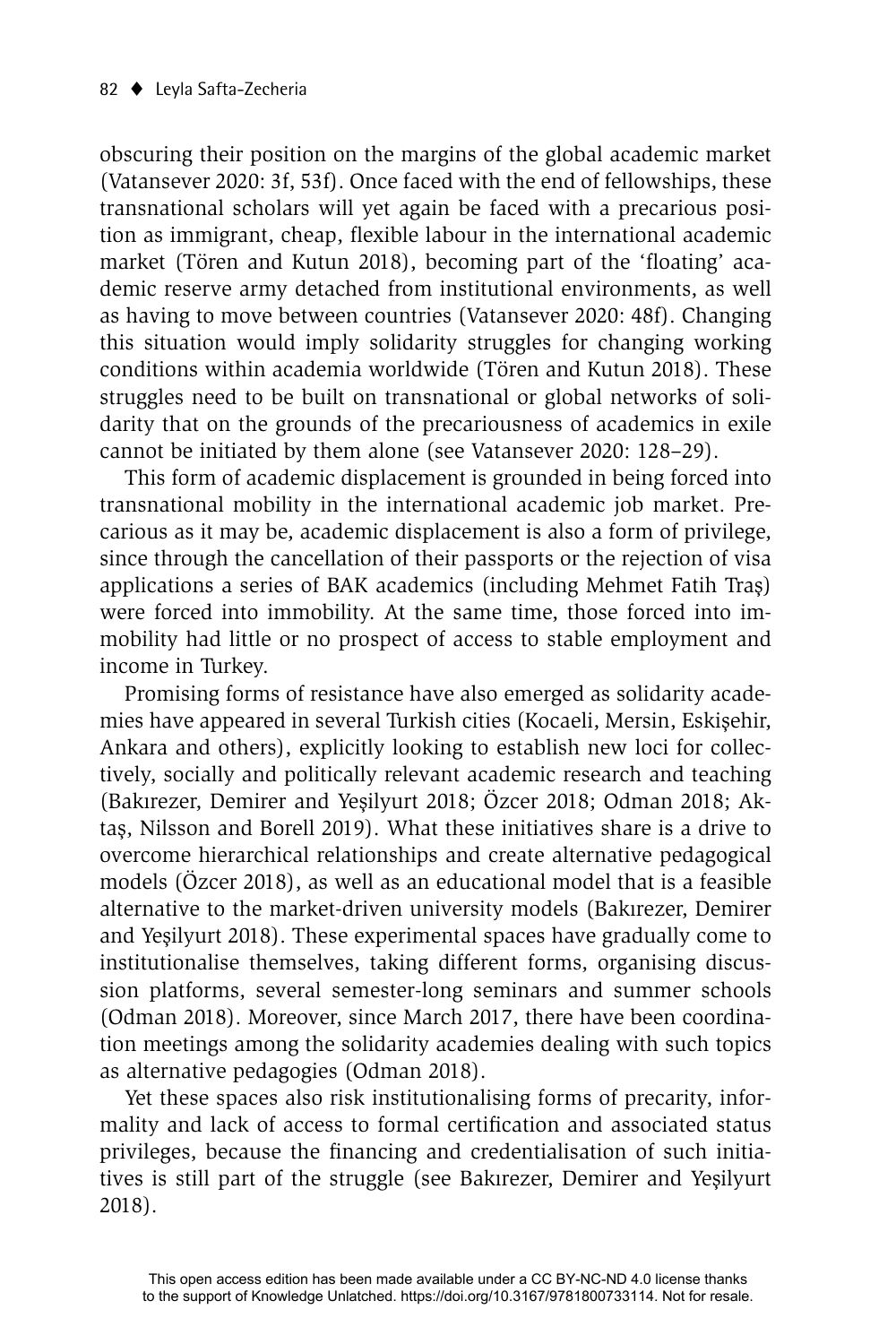# **Transformation of the Limits of Academic Freedom**

Mainstream readings of academic freedom understand freedom in terms of academic autonomy to conduct research, whether it is socially meaningful or not, and irrespective of its relevance for broader social actors (see de Sousa Santos 2010). Nevertheless, even before 2016/17, the debate surrounding academic freedom included a relatively marginal, yet very important discussion on the limits of academic freedom within the neoliberalisation of universities worldwide (see Ivancheva 2015), the limitations imposed on specific positionalities within the neoliberal university, such as those of women and other vulnerable and caring academic subjects (see e.g. Davies et al. 2005; Grummell, Devine and Lynch 2009; Lynch and Ivancheva 2015), those of non-tenured academic staff (Stergiou and Somarakis 2016), and those imposed on epistemologies in search of equality (Brown 2011; Bendix-Petersen and Davies 2010; Lynch, Crean and Moran 2010). Of those epistemological limitations, from today's perspective, the most significant appears to have been the impossibility to undertake research on subjects of collective interest and create new avenues for collectively meaningful research (Lynch and Ivancheva 2015).

This epistemological limitation, which was previously incorporated in the logic of how universities and academic institutions operated, took on a different form in the wake of the turn discussed here. The drivers of these limitations were no longer circumscribed to the academic milieu; governments became actively involved in curtailing the spaces for academic freedom and solidarity. Thus, possibilities for meaningful knowledge production in relation to and in solidarity with specific vulnerabilised groups (civilian victims of violence in the Kurdish provinces in Turkey, in the case discussed here) by academics became limited. At the same time, as visible above, previously academics were marginalised on the grounds of positions they inhabited and from which they produced knowledge, most significantly those of vulnerable and caring individuals (see e.g. Davies et al. 2005; Grummell, Devine and Lynch 2009; Lynch and Ivancheva 2015). The turn seems to have accentuated and extended this development by bringing about the marginalisation, criminalisation and precarisation not only of specific positionalities, but also of the solidarity publicly manifested by academics with vulnerabilised positionalities outside of academia.

This process of curtailing spaces for solidarity intersected negatively with another process, namely the precarisation of the academic profession. The precarity of the academic profession, characterised by a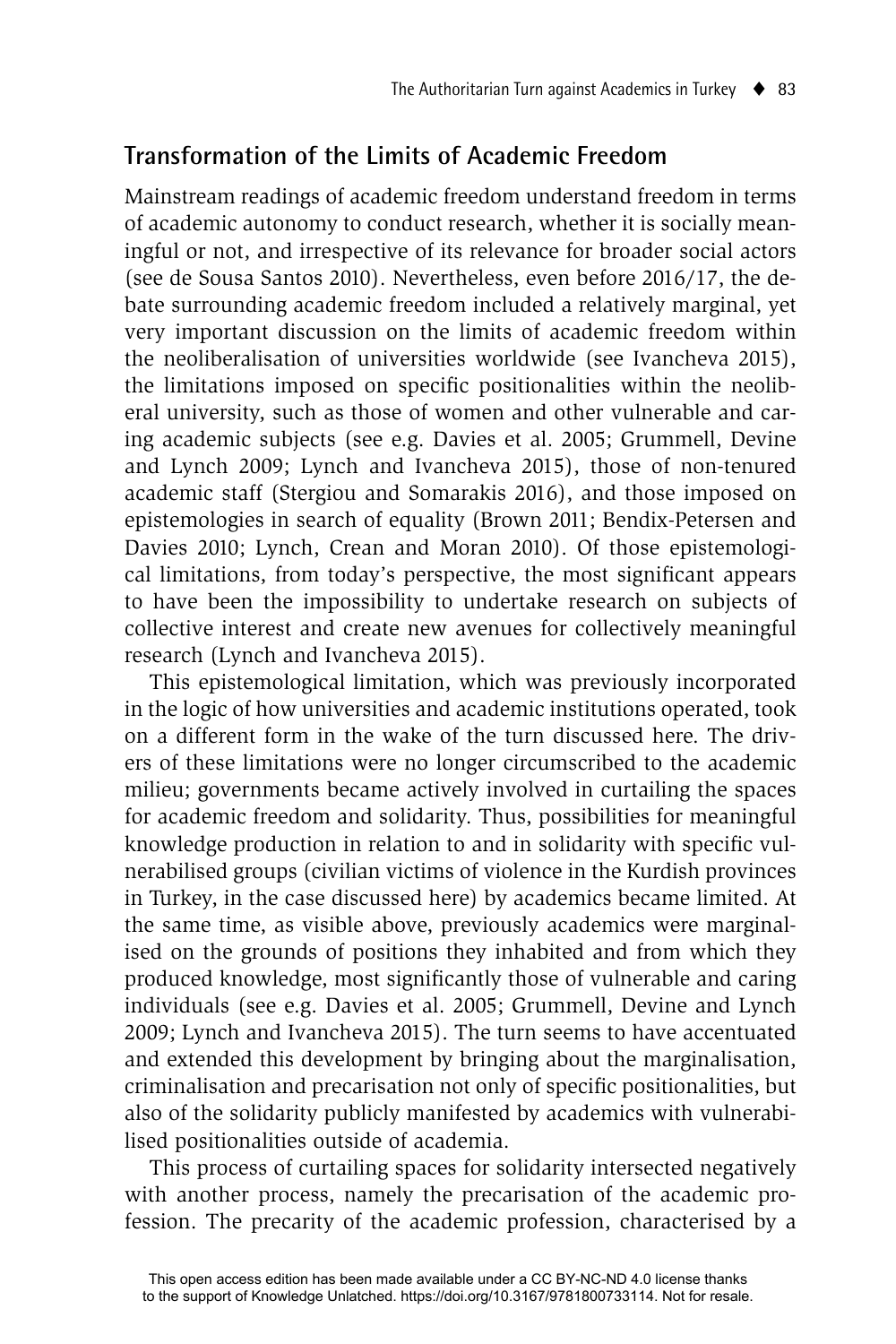decades-long steep decrease in tenured positions (Stergiou and Somarakis 2016) and increased pressure on junior scholars to put up with flexible low-paid contracts and recurrent transnational migration (Ivancheva 2015), created a generation of academics that due to low income and job instability appear to have taken the higher education route into more precarious employment rather than out of it (see Kendzior 2014). This transformation has had its negative effects, yet it has also narrowed the distance between marginal populations and the academics who research them (Ivancheva 2015). Academic freedom thus no longer operated to ensure a privileged stance as far removed from those of marginalised groups, though it remained a position of relative privilege. In this sense, the neoliberal transformations of the academic field imposed limits on academic freedom well before 2016/17 and set the ground for this transformation to unequally affect those academics who were already precarious.

Read in this key, the 2016/17 increase in authoritarian pressures on academics and academic institutions has exacerbated a state of affairs that was ongoing. A new generation of academics, who had already lost the privileges of the past generation, also suffered more intensely if engaged in acts of solidarity with vulnerabilised groups. Thus, as we have seen in Turkey, full professors at transnationally recognised academic institutions, as well as public servants, were more protected in the face of the government's backlash, as opposed to graduate students or recent PhD graduates.

## **Conclusion and Outlook: Collectively Meaningful Knowledge Production and Academic Solidarity with Vulnerabilised Groups after the 2016/17 Turn**

As de Sousa Santos (2010) notes, universities have long been affected by a crisis of legitimacy that springs from the contradiction of the university's ethical and knowledge imperatives. On the one hand, the university is expected to produce specialised, hierarchical knowledge, and must thus restrict access to its spaces and the credentials and competences it produces and certifies. On the other hand, there is a demand that the university become a more democratic space of equal opportunity that can contribute to the production of socially meaningful knowledge.

Therefore, a struggle emerges around academic freedom and academic solidarity as differing stances regarding the ethical and knowledge imperatives directed at the university. The production of knowledge that is collectively meaningful, and knowledge production from marginalised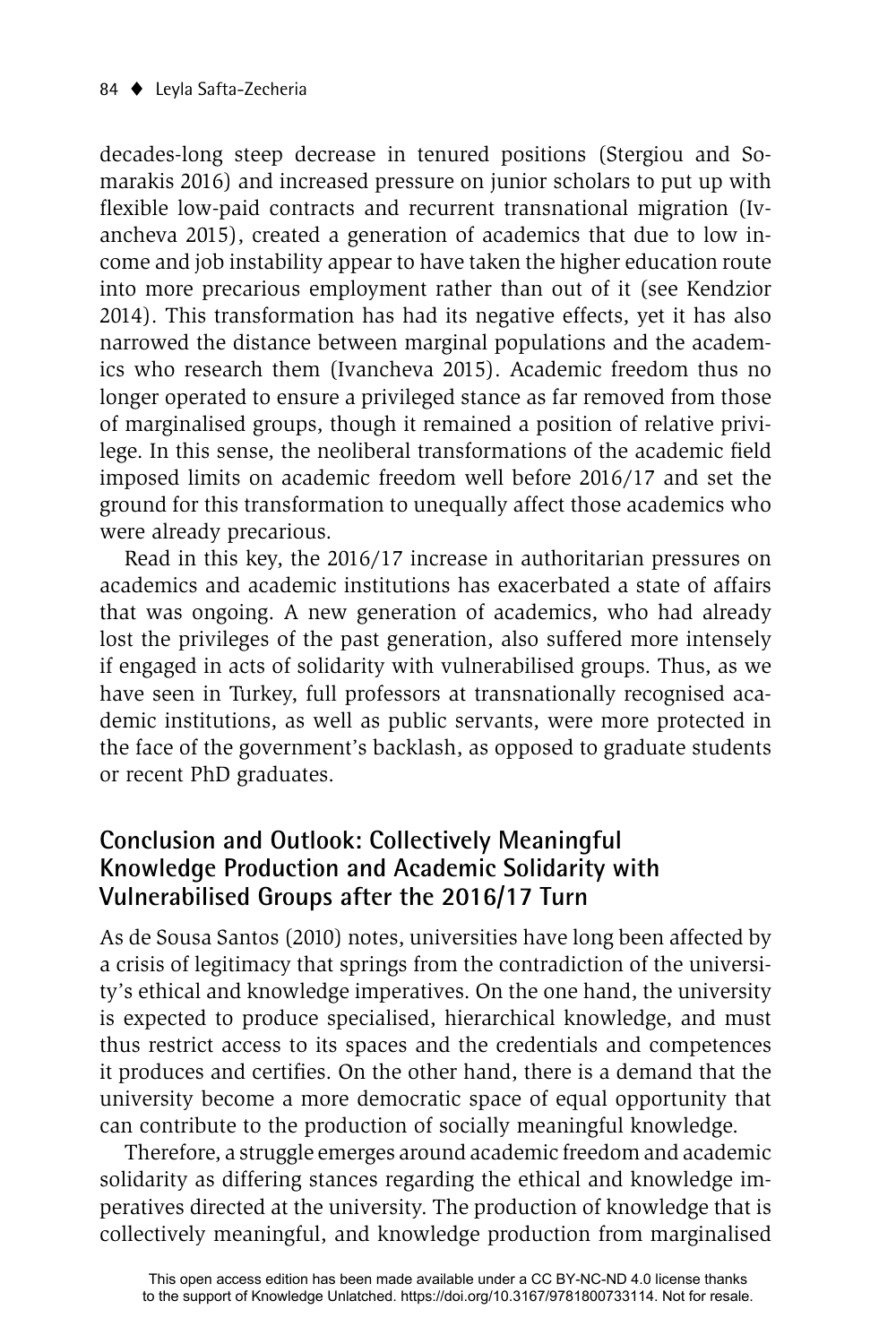perspectives, were always contested processes within universities associated with institutional and economic precarity, where the guarantees of individually conceptualised academic freedom claims would reach their limits (Lynch and Ivancheva 2015). If understood as researcher autonomy, academic freedom can act as a barrier to the production of collectively meaningful knowledge. The autonomous researcher is free in the pursuit of knowledge and therefore free not to think about the social consequences of the knowledge he/she produces. On the other hand, in this struggle to produce collectively meaningful knowledges from within the university, the partnerships between vulnerabilised social groups and researchers have played a particularly important role. These partnerships rely on academic solidarity with vulnerabilised groups and can be read as a stepping stone to a counter-hegemonic globalising project of redefining the democratic nature of universities (in de Sousa Santos's terms, 2010).

Around the academic year 2016/17, the struggle *against* collectively meaningful knowledge production took on a new form, especially in Turkey, but also in Hungary (see Dönmez and Duman 2020) and elsewhere. The direct response of academics and their allies to the pressures of the authoritarian turn was to demand academic freedom in reference mainly to the first understanding of the term. Yet the transformation also operated to discredit collectively meaningful knowledge production in the academe in solidarity with vulnerabilised groups. This understanding of academic freedom has been addressed less visibly. Nevertheless, this shift also has a global dimension and can be seen, for example, in the move to try and ban gender and other forms of political education in different countries across the world (most recently in Romania [Monitor Civicus 2020]) and in the public attacks against anti-racist and decolonial scholars (most notably recently in France [Ram 2020]).

At the same time, the turn of 2016/17 has brought about new forms of struggle *for* collectively meaningful knowledge production. These struggles can be seen in the creation and extension of transnational support networks for academics at risk, as well as in the creation of spaces for meaningful knowledge production outside of universities. Nevertheless, these spaces and the positionalities from which they are constructed are precarious and contested. They contribute to deepening the cleavages within and outside academia, while, nevertheless, constituting an opportunity to overcome what Wendy Brown has called the 'danger of extinction' of social sciences and humanities (mainly), caused by the growing importance of marketable research and research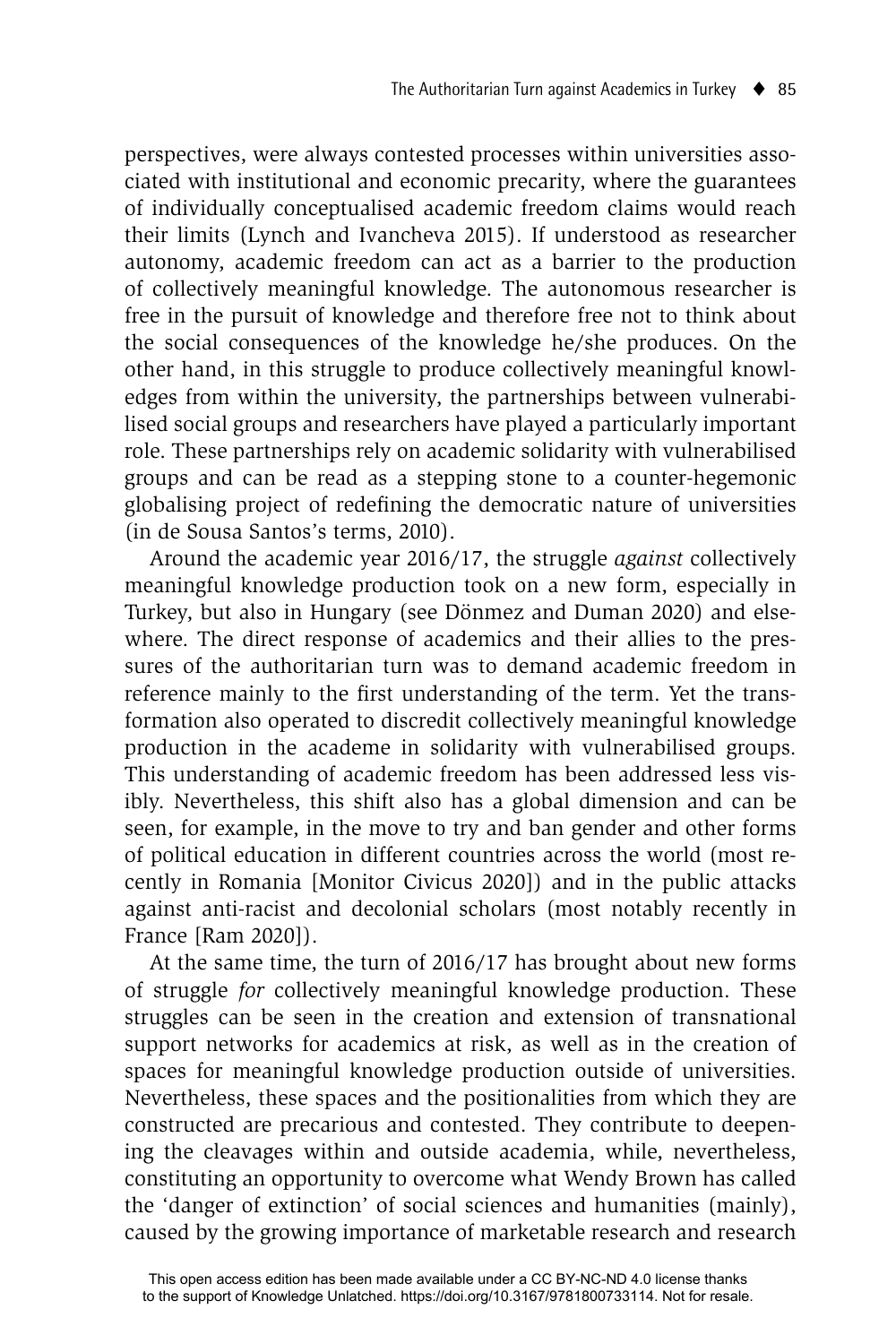metrics in the neoliberal university on the one hand, and the impossibility of articulating publicly relevant knowledge that contributes to the democratisation of society within these metrics, on the other (Brown 2011).

 $\blacklozenge$ 

**Leyla Safta-Zecheria** is a postdoctoral research assistant in the Educational Sciences Department at the West University of Timisoara (Romania). She is trained as a pedagogist and an anthropologist and holds a PhD in Political Science from Central European University, Budapest. Her research interests are in the study of inequality, as it intersects with education, disability and memory studies.

#### **Notes**

- 1. An English summary of the indictment, which is common to all individual court cases opened against BAK academics, can be found at https://barisici nakademisyenler.net/node/431 (accessed 28 December 2019).
- 2. The Academics for Peace platform provides a continuously updated information platform on the trials of Academics for Peace, available at https:// docs.google.com/spreadsheets/u/1/d/e/2PACX-1vT05GTWUQMDot1iPfMsie JsWLGBorbNlJyLP5IdtvJVEcKRw8C8qMxFXPighYZkz7pf2ENP2bXZ3DMo/ pubhtml?gid=1873917137&chrome=false&widget=false (accessed 2 September 2020). The data presented in the chapter were updated on 2 September 2020.
- 3. See https://www.frontlinedefenders.org/en/case/judicial-harassment-academ ics-peace (accessed 28 December 2019).
- 4. See https://barisicinakademisyenler.net/node/1727 (accessed 28 December 2019).
- 5. This programme was set up to support scholars from Turkey facing persecution and is currently being extended to support scholars at risk of persecution in other countries as well. See https://www.academy-in-exile.eu (accessed 28 December 2019).

### **References**

- Aktaş, V., M. Nilsson and K. Borell. 2019. 'Social Scientists Under Threat: Resistance and Self-Censorship in Turkish Academia', *British Journal of Educational Studies* 67(2): 169–86.
- Bakırezer, G., D.K. Demirer and A. Yesilyurt. 2018. 'In Pursuit of an Alternative Academy: The Case of Kocaeli Academy for Solidarity (Non-Peer-Reviewed Reflection Article)', *tripleC: Communication, Capitalism & Critique. Open Access Journal for a Global Sustainable Information Society* 16(1): 234–40.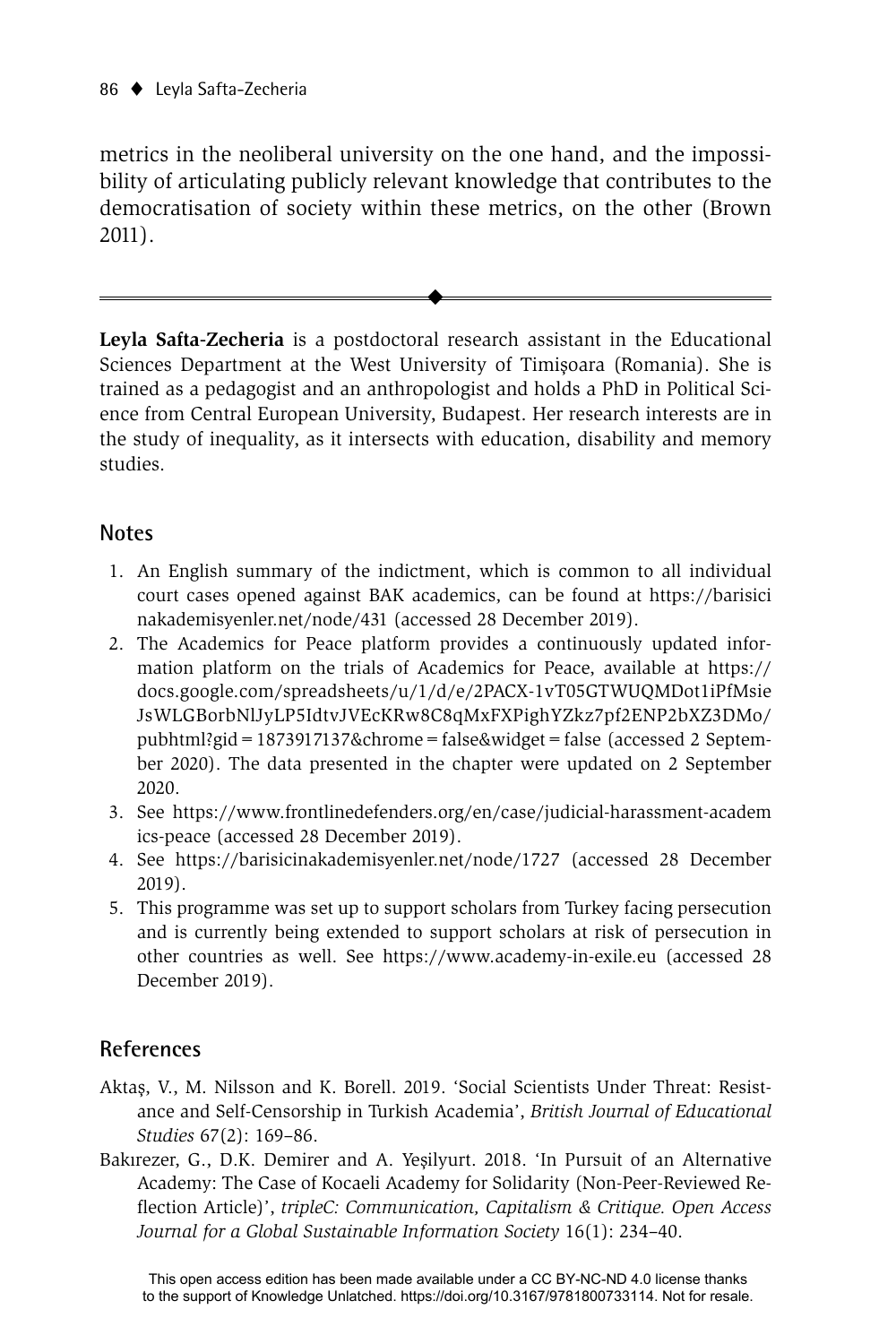- Barış için akademisyenler (BAK). 2016. 'We Will Not Be a Party to This Crime!' Petition text available at https://barisicinakademisyenler.net/node/63 (accessed 28 December 2019).
- Barış için akademisyenler (BAK) Solidarity Group. 2019. 'Academics for Peace: Report by Solidarity Group', 4 December. https://barisicinakademisyenler.net/ sites/default/files/Bakreporteng041219.pdf (accessed 26 September 2021).
- Bendix-Petersen, E., and B. Davies. 2010. 'In/Difference in the Neoliberalised University', *Learning and Teaching* (3)2: 92–109.
- Berg, L.D., E.H. Huijbens and H.G. Larsen. 2016. 'Producing Anxiety in the Neoliberal University', *The Canadian Geographer/le géographe canadien* 60(2): 168–80.
- Birced, E., and M. Kocak. 2019. 'Neoliberal Reconstruction of Academia: Gendered Experiences of Precarization', CEU Podcast, 6 December. https://podcasts.ceu .edu/content/neoliberal-reconstruction-academia-gendered-experiences-precarization (accessed 9 January 2020).
- Brown, W. 2011. 'Neoliberalized Knowledge', *History of the Present* 1(1): 113–29.
- Davies, B., J. Browne, S. Gannon, E. Honan and M. Somerville. 2005. 'Embodied Women at Work in Neoliberal Times and Places', *Gender, Work & Organization* 12(4): 343–62.
- de Sousa Santos, B. 2010. 'The University in the Twenty-First Century: Toward a Democratic and Emancipatory University Reform', in M.W. Apple, S.J. Ball and L.A. Gandin (eds), *The Routledge International Handbook of the Sociology of Education*. London: Routledge, pp. 274–82.
- Dönmez, P.E., and A. Duman. 2020. 'Marketisation of Academia and Authoritarian Governments: The Cases of Hungary and Turkey in Critical Perspective', *Critical Sociology*, https://doi.org/10.1177/0896920520976780.
- Engeli, I. 2019. 'Gender and Sexuality Research in the Age of Populism: Lessons for Political Science', *European Political Science* 19: 226–35.
- Grummell, B., D. Devine and K. Lynch. 2009. 'The Care-less Manager: Gender, Care and New Managerialism in Higher Education', *Gender and Education* 21(2): 191–208.
- Ilengiz, Ç. 2016. 'Bizim Büyük Ifadesizliğimiz', *Birikim*, 4 March. https://www .birikimdergisi.com/guncel-yazilar/7543/bizim-buyuk-ifadesizligimiz?fbclid =IwAR38mxG3BQVEVHStvzEKB-hH1qsZ\_r9P1lBp-yVaZn4X3EpBJqm-QIBvu Pk#.XhcVNi2B1QI (accessed 9 January 2020).
- Ivancheva, M.P. 2015. 'The Age of Precarity and the New Challenges to the Academic Profession', *Studia Universitatis Babes-Bolyai-Studia Europaea* 60(1): 39–48.
- Kendzior, S. 2014. 'Professors Making 10000 a Year? Academia Is Becoming a Profession Only the Elite Can Afford', AlterNet, 11 November. https://www .alternet.org/2014/11/professors-making-10000-year-academia-becoming-prof ession-only-elite-can-afford-0/ (accessed 28 December 2019).
- Lynch, K., M. Crean and M. Moran. 2010. 'Equality and Social Justice: The University as a Site of Struggle', in M.W. Apple, S.J. Ball and L.A. Gandin (eds), *The Routledge International Handbook of the Sociology of Education*. London: Routledge.